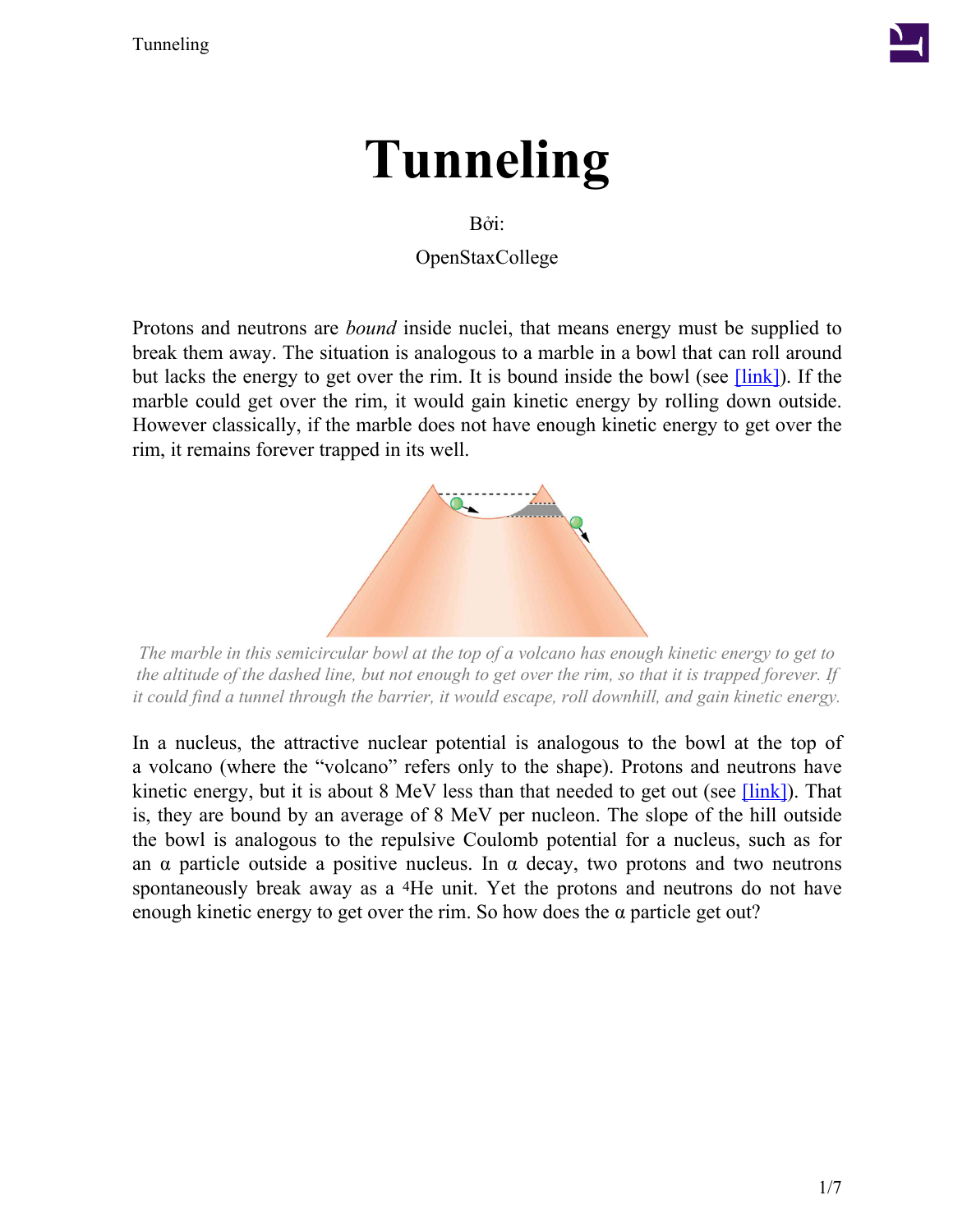

<span id="page-1-0"></span>*Nucleons within an atomic nucleus are bound or trapped by the attractive nuclear force, as shown in this simplified potential energy curve. An α particle outside the range of the nuclear force feels the repulsive Coulomb force. The α particle inside the nucleus does not have enough kinetic energy to get over the rim, yet it does manage to get out by quantum mechanical tunneling.*

The answer was supplied in 1928 by the Russian physicist George Gamow (1904–1968). The  $\alpha$  particle tunnels through a region of space it is forbidden to be in, and it comes out of the side of the nucleus. Like an electron making a transition between orbits around an atom, it travels from one point to another without ever having been in between. [\[link\]](#page-1-1) indicates how this works. The wave function of a quantum mechanical particle varies smoothly, going from within an atomic nucleus (on one side of a potential energy barrier) to outside the nucleus (on the other side of the potential energy barrier). Inside the barrier, the wave function does not become zero but decreases exponentially, and we do not observe the particle inside the barrier. The probability of finding a particle is related to the square of its wave function, and so there is a small probability of finding the particle outside the barrier, which implies that the particle can tunnel through the barrier. This process is called barrier penetration or quantum mechanical tunneling. This concept was developed in theory by J. Robert Oppenheimer (who led the development of the first nuclear bombs during World War II) and was used by Gamow and others to describe α decay.



<span id="page-1-1"></span>*The wave function representing a quantum mechanical particle must vary smoothly, going from within the nucleus (to the left of the barrier) to outside the nucleus (to the right of the barrier). Inside the barrier, the wave function does not abruptly become zero; rather, it decreases exponentially. Outside the barrier, the wave function is small but finite, and there it smoothly*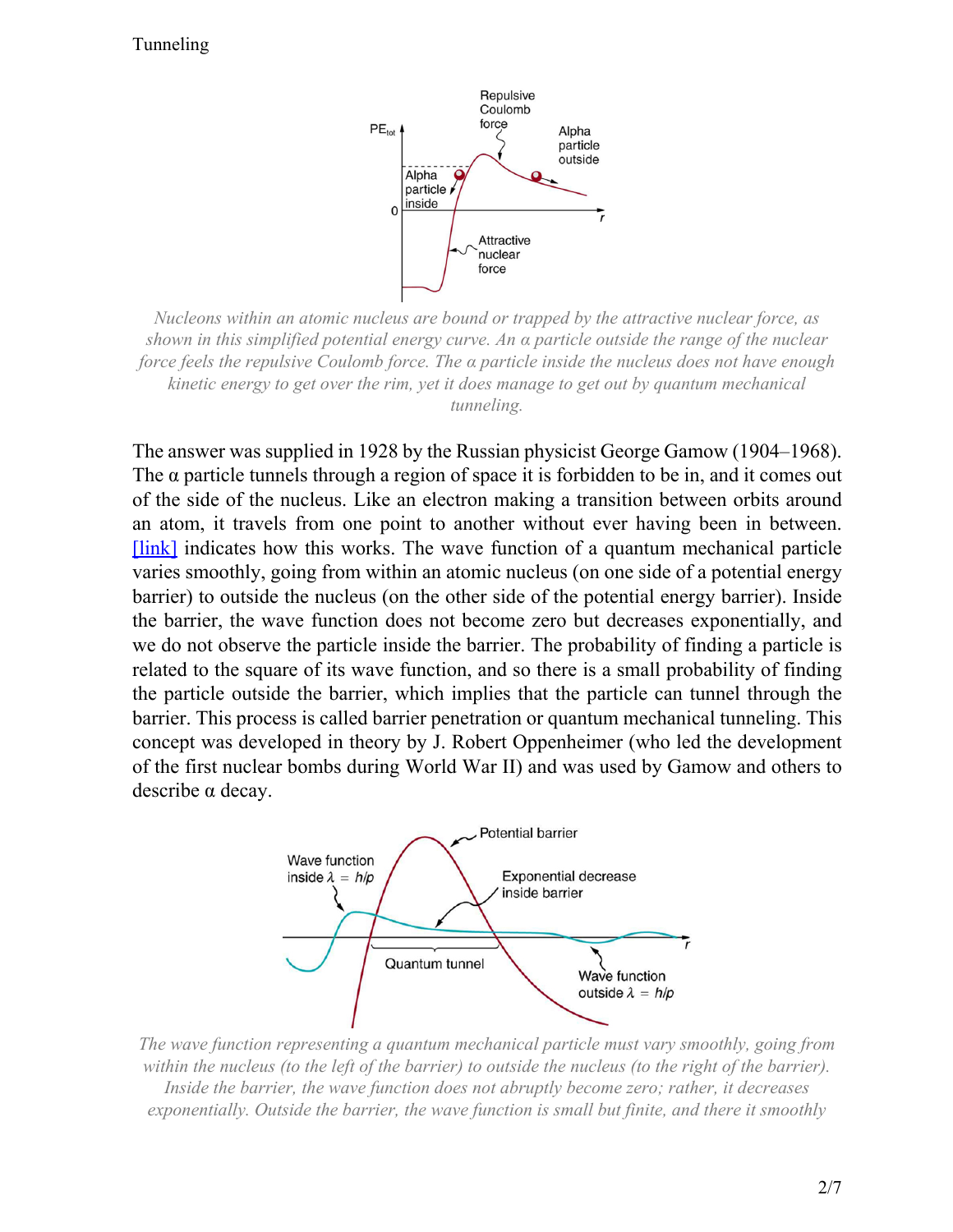*becomes sinusoidal. Owing to the fact that there is a small probability of finding the particle outside the barrier, the particle can tunnel through the barrier.*

Good ideas explain more than one thing. In addition to qualitatively explaining how the four nucleons in an α particle can get out of the nucleus, the detailed theory also explains quantitatively the half-life of various nuclei that undergo  $\alpha$  decay. This description is what Gamow and others devised, and it works for  $\alpha$  decay half-lives that vary by 17 orders of magnitude. Experiments have shown that the more energetic the  $\alpha$  decay of a particular nuclide is, the shorter is its half-life. Tunneling explains this in the following manner: For the decay to be more energetic, the nucleons must have more energy in the nucleus and should be able to ascend a little closer to the rim. The barrier is therefore not as thick for more energetic decay, and the exponential decrease of the wave function inside the barrier is not as great. Thus the probability of finding the particle outside the barrier is greater, and the half-life is shorter.

Tunneling as an effect also occurs in quantum mechanical systems other than nuclei. Electrons trapped in solids can tunnel from one object to another if the barrier between the objects is thin enough. The process is the same in principle as described for  $\alpha$  decay. It is far more likely for a thin barrier than a thick one. Scanning tunneling electron microscopes function on this principle. The current of electrons that travels between a probe and a sample tunnels through a barrier and is very sensitive to its thickness, allowing detection of individual atoms as shown in [\[link\].](#page-3-0)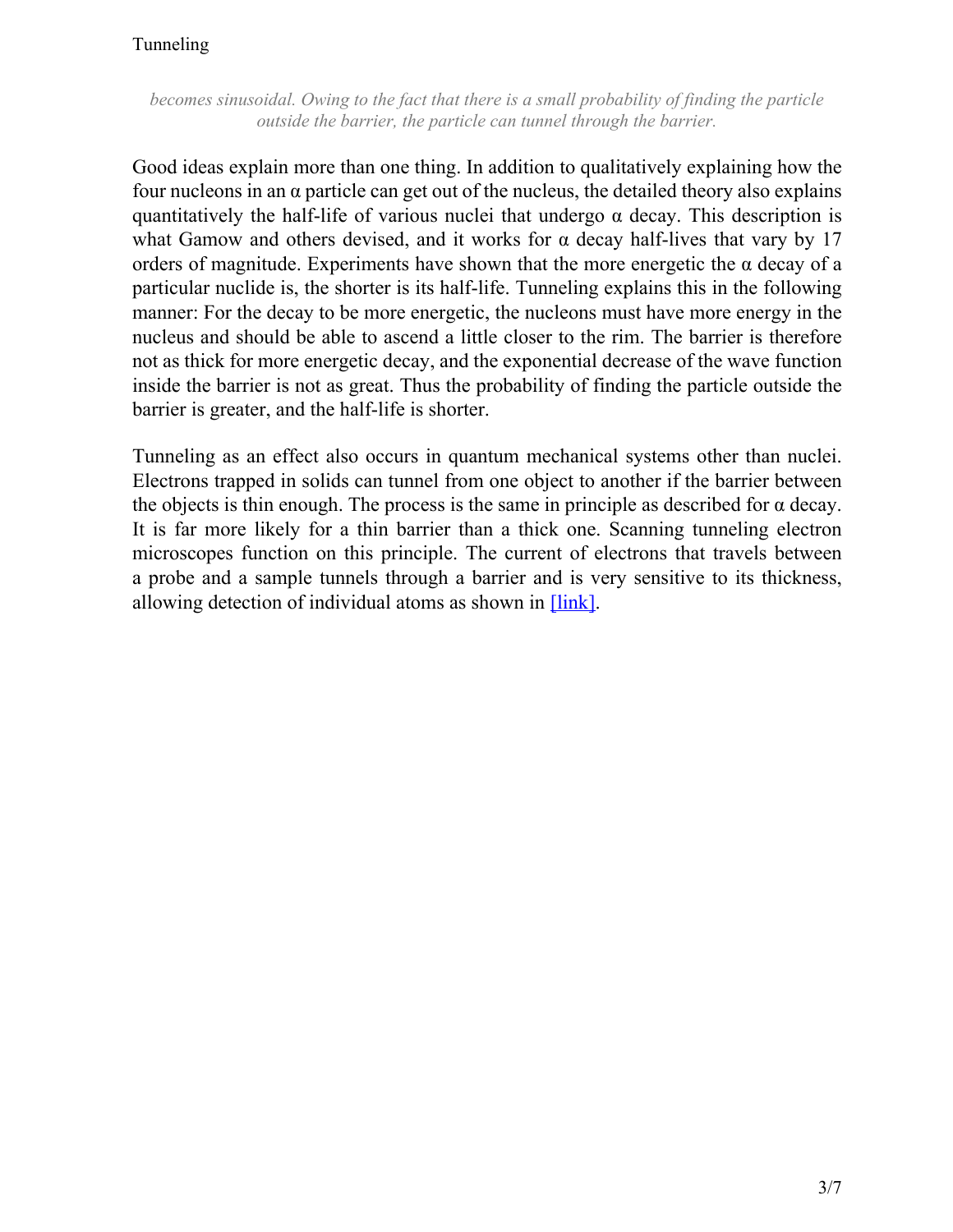<span id="page-3-0"></span>

*(a) A scanning tunneling electron microscope can detect extremely small variations in dimensions, such as individual atoms. Electrons tunnel quantum mechanically between the probe and the sample. The probability of tunneling is extremely sensitive to barrier thickness, so that the electron current is a sensitive indicator of surface features. (b) Head and mouthparts of Coleoptera Chrysomelidea as seen through an electron microscope (credit: Louisa Howard, Dartmouth College)*

PhET Explorations: Quantum Tunneling and Wave Packets

Watch quantum "particles" tunnel through barriers. Explore the properties of the wave functions that describe these particles.



*[Quantum Tunneling and Wave Packets](/home/voer/vp/vp.transformer/src/vpt.transformer/vpt/transformer/transforms/20140124-081441-343f6ca6-1/quantum-tunneling_en.jar)*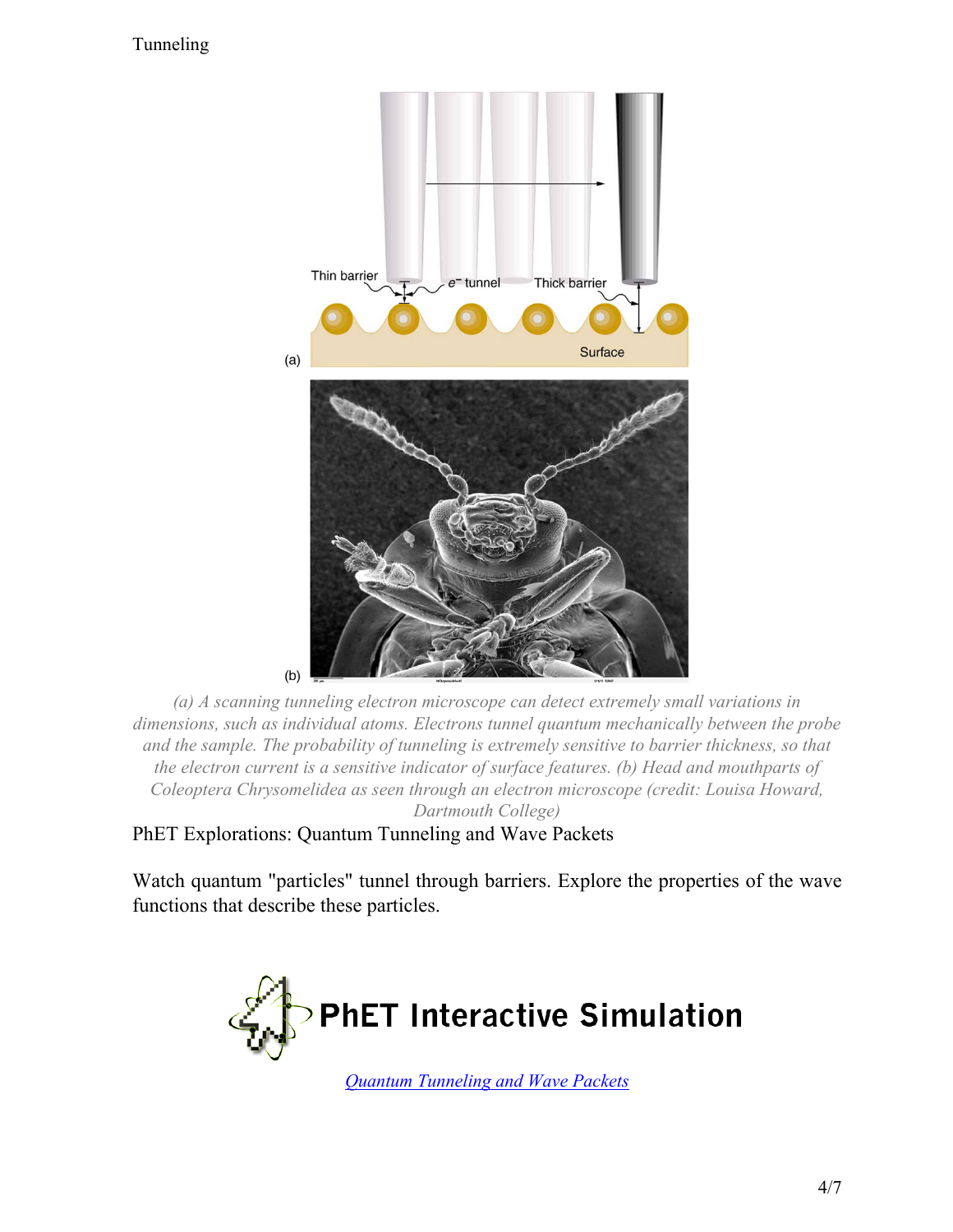## **Section Summary**

• Tunneling is a quantum mechanical process of potential energy barrier penetration. The concept was first applied to explain  $\alpha$  decay, but tunneling is found to occur in other quantum mechanical systems.

## **Conceptual Questions**

A physics student caught breaking conservation laws is imprisoned. She leans against the cell wall hoping to tunnel out quantum mechanically. Explain why her chances are negligible. (This is so in any classical situation.)

When a nucleus  $\alpha$  decays, does the  $\alpha$  particle move continuously from inside the nucleus to outside? That is, does it travel each point along an imaginary line from inside to out? Explain.

## **Problems-Exercises**

Derive an approximate relationship between the energy of  $\alpha$  decay and half-life using the following data. It may be useful to graph the log of  $t_{1/2}$  against  $E_\alpha$  to find some straight-line relationship.

|                   | Nuclide $E_{\alpha}$ (MeV) | $t_{1/2}$              |
|-------------------|----------------------------|------------------------|
| 216Ra             | 9.5                        | $0.18 \mu s$           |
| 194P <sub>O</sub> | 7.0                        | 0.7s                   |
| 240Cm             | 6.4                        | 27d                    |
| 226Ra             | 4.91                       | 1600y                  |
| 232Th             | 4.1                        | $1.4 \times 10^{10}$ y |

Energy and Half-Life for α Decay

## **Integrated Concepts**

A 2.00-T magnetic field is applied perpendicular to the path of charged particles in a bubble chamber. What is the radius of curvature of the path of a 10 MeV proton in this field? Neglect any slowing along its path.

22.8 cm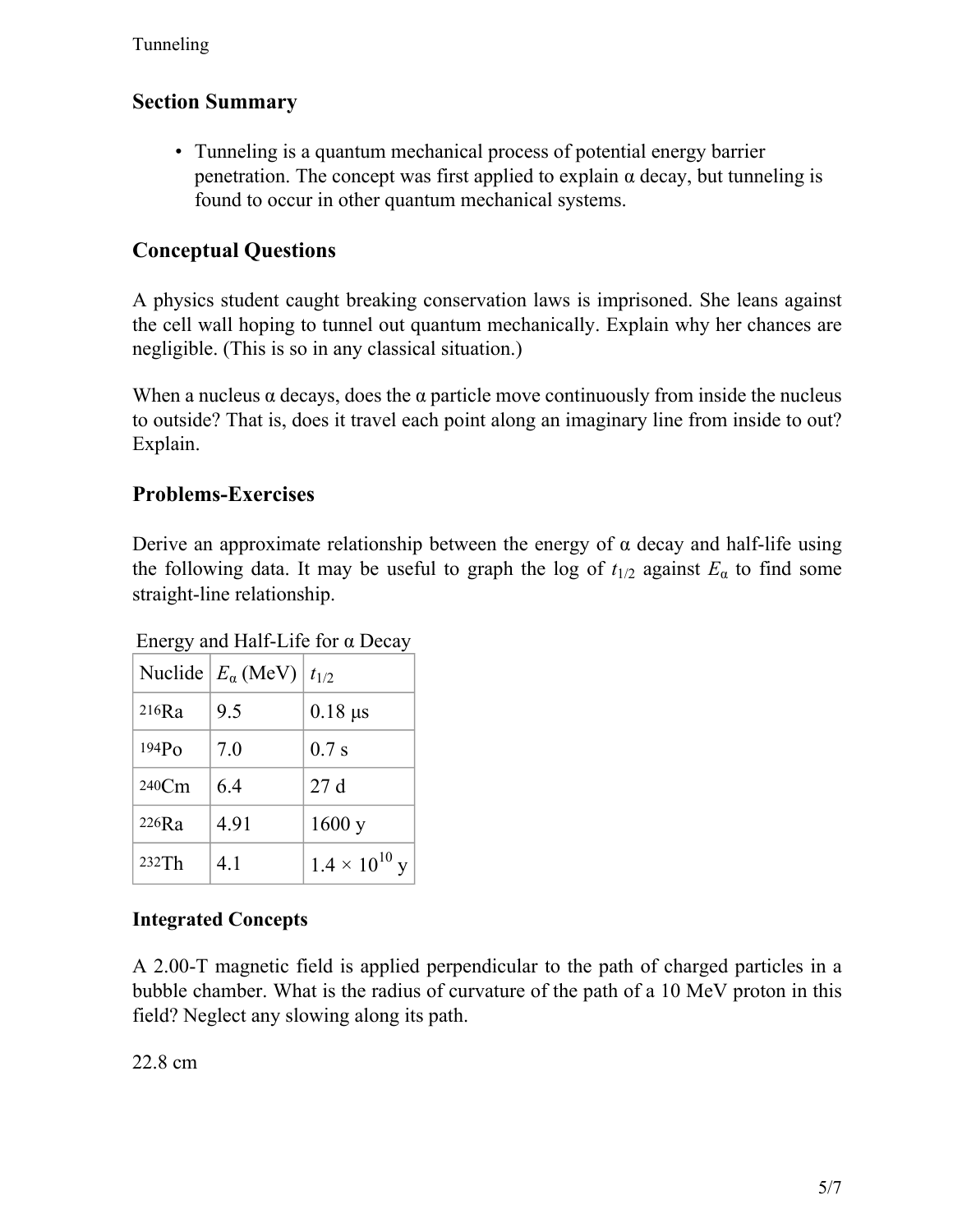(a) Write the decay equation for the  $\alpha$  decay of <sup>235</sup>U. (b) What energy is released in this decay? The mass of the daughter nuclide is 231.036298 u. (c) Assuming the residual nucleus is formed in its ground state, how much energy goes to the  $\alpha$  particle?

(a) 
$$
{}_{92}^{235}
$$
U<sub>143</sub>  $\rightarrow$   ${}_{90}^{231}$ Th<sub>141</sub> +  ${}_{2}^{4}$ He<sub>2</sub>

(b) 4.679 MeV

(c) 4.599 MeV

## **Unreasonable Results**

The relatively scarce naturally occurring calcium isotope 48Ca has a half-life of about  $2 \times 10^{16}$  y. (a) A small sample of this isotope is labeled as having an activity of 1.0 Ci. What is the mass of the <sup>48</sup>Ca in the sample? (b) What is unreasonable about this result? (c) What assumption is responsible?

## **Unreasonable Results**

A physicist scatters  $\gamma$  rays from a substance and sees evidence of a nucleus 7.5  $\times$  10<sup>-13</sup> m in radius. (a) Find the atomic mass of such a nucleus. (b) What is unreasonable about this result? (c) What is unreasonable about the assumption?

a) 2.4  $\times$  10<sup>8</sup> u

(b) The greatest known atomic masses are about 260. This result found in (a) is extremely large.

(c) The assumed radius is much too large to be reasonable.

## **Unreasonable Results**

A frazzled theoretical physicist reckons that all conservation laws are obeyed in the decay of a proton into a neutron, positron, and neutrino (as in  $\beta^+$  decay of a nucleus) and sends a paper to a journal to announce the reaction as a possible end of the universe due to the spontaneous decay of protons. (a) What energy is released in this decay? (b) What is unreasonable about this result? (c) What assumption is responsible?

 $(a) -1.805$  MeV

(b) Negative energy implies energy input is necessary and the reaction cannot be spontaneous.